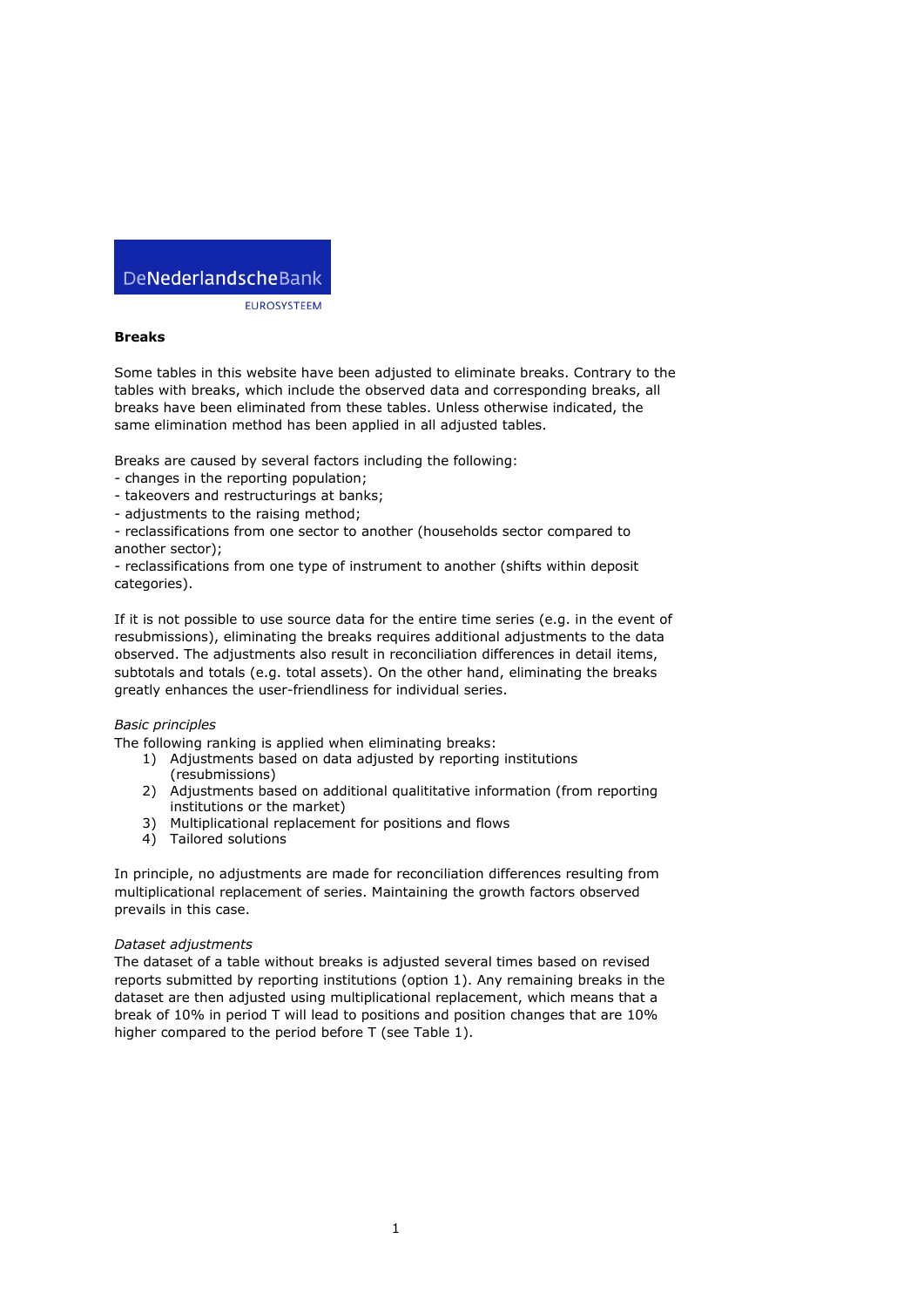|  |  |  | TABLE 1: Effective multiplicational replacement of a break |  |
|--|--|--|------------------------------------------------------------|--|
|--|--|--|------------------------------------------------------------|--|

|                                                                    | T-9  | T-8        | T-7      | T-6      | T-5      | T-4      | T-3      | $T-2$                                     | T-1      |            |
|--------------------------------------------------------------------|------|------------|----------|----------|----------|----------|----------|-------------------------------------------|----------|------------|
| <b>Position reported</b>                                           | 55   | 60         | 65       | 70       | 75       | 80       | 85       | 90                                        | 95       | 100        |
| <b>Break</b>                                                       |      |            |          |          |          |          |          |                                           |          | 10         |
| <b>Adjusted position</b>                                           | 60.5 | 66         | 71.5     | 77       | 82.5     | 88       | 93.5     | 99                                        | 104.5    | 110        |
| Growth (report)                                                    |      | $9.09\%$ . | 8.33%.   |          |          |          |          | 7.69%, 7.14%, 6.67%, 6.25%, 5.88%, 5.56%, |          | $5.26\%$ . |
| Growth (adjustment)                                                |      | $9.09\%$ . | 8.33%.   |          |          |          |          | 7.69%, 7.14%, 6.67%, 6.25%, 5.88%,        | 5.56%.   | $5.26\%$ . |
| Position change (report)<br><b>Position change</b><br>(adjustment) |      | 5<br>5.5   | 5<br>5.5 | 5<br>5.5 | 5<br>5.5 | 5<br>5.5 | 5<br>5.5 | 5<br>5.5                                  | 5<br>5.5 | -5<br>5.5  |

Position changes comprise economic transactions, revaluations and other changes (e.g. amortisations and securitisations). Substantial securitisation (of e.g. residential mortgage loans) reinforces the multiplicational effect of position changes and derived transactions, while the size of the relevant securitisation is known. The impact can be mitigated by excluding securitisations of residential mortgages and corporate loans. This is done by removing securitisations from positions before eliminating the breaks (see also the technical annex, Formula 4). After the breaks have been eliminated from the derived transactions, the positions are recalculated with the most recent observation taken as the base period (Formula 6).

This method may result in adjustments to percentage changes or negative positions, as the break factor is not multiplied by the position change, but by the derived transaction. This method does enhance quality, however, since securitisation transactions do not increase by 10% in retrospect because the position increased by 10%. We have not yet observed negative positions.

### *Technical annex to breaks adjustments*

*To determine a position change (SM), the following applies:*

$$
SM_t = S_t - S_{t-1} \tag{1}
$$

*with*

*S = position observed*

*To determine the break (B) and the break factor (BF), the following applies:*

$$
B_t = S_t - S B_t \tag{2}
$$

$$
BF_t = \frac{s_t}{s_{t}} \cdot BF_{t+1} \tag{3}
$$

*in which*

1

*S = position observed after the break<sup>1</sup>*  $=$  *position observed before the break* 

*Note: For the most recently observed period, BFt+1 equals 1, and for periods where no breaks are observed the following applies: S = SB*

 $<sup>1</sup>$  In other words, there is a double observation for period T, and the difference equals the size of the</sup> break.